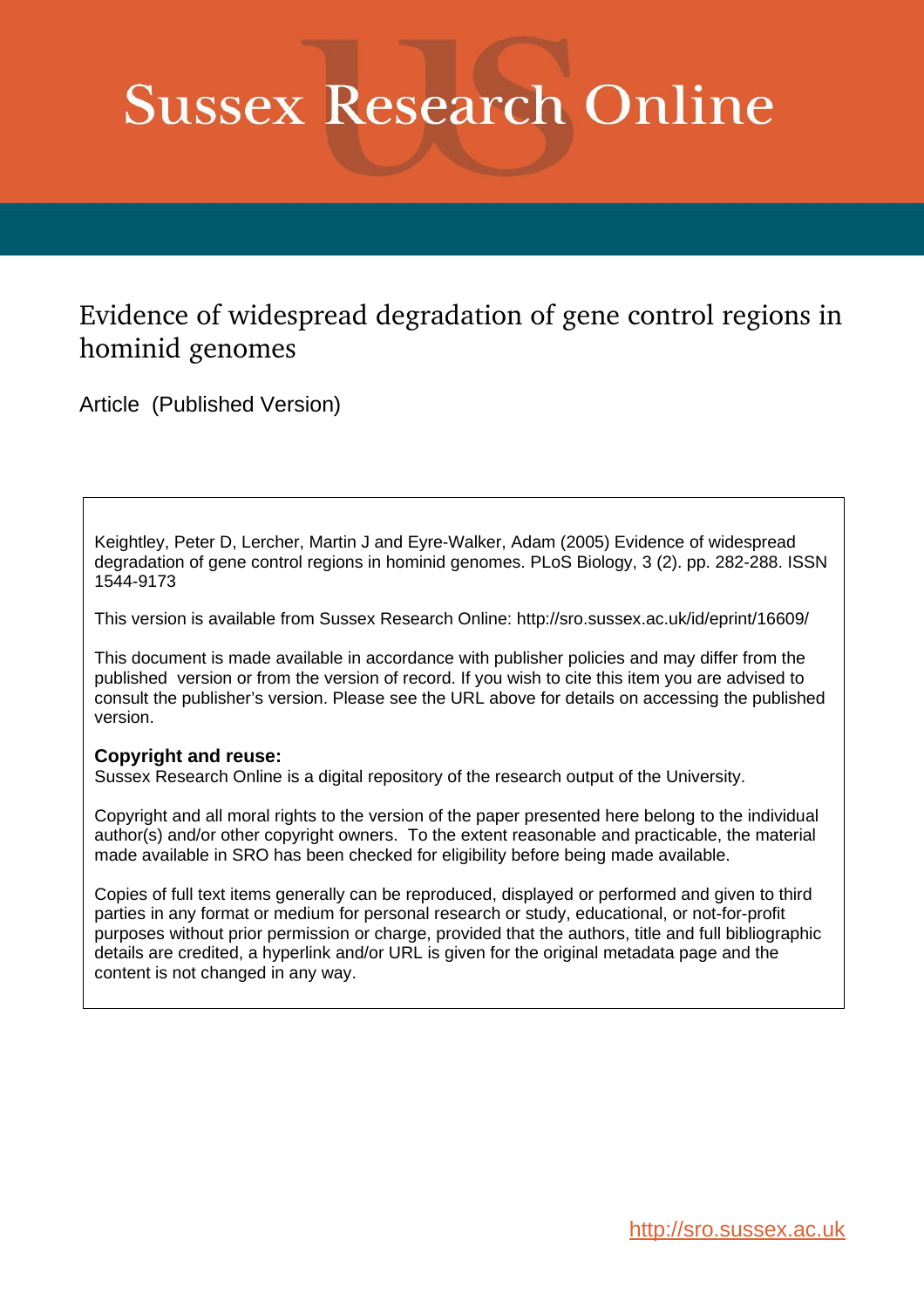## Evidence for Widespread Degradation of Gene Control Regions in Hominid Genomes

Peter D. Keightley<sup>1\*</sup>, Martin J. Lercher<sup>2</sup>, Adam Eyre-Walker<sup>3</sup>

1 School of Biological Sciences, University of Edinburgh, Edinburgh, United Kingdom, 2 Department of Biology and Biochemistry, University of Bath, Bath, United Kingdom, 3 Centre for the Study of Evolution and School of Life Sciences, University of Sussex, Brighton, United Kingdom

Although sequences containing regulatory elements located close to protein-coding genes are often only weakly conserved during evolution, comparisons of rodent genomes have implied that these sequences are subject to some selective constraints. Evolutionary conservation is particularly apparent upstream of coding sequences and in first introns, regions that are enriched for regulatory elements. By comparing the human and chimpanzee genomes, we show here that there is almost no evidence for conservation in these regions in hominids. Furthermore, we show that gene expression is diverging more rapidly in hominids than in murids per unit of neutral sequence divergence. By combining data on polymorphism levels in human noncoding DNA and the corresponding human–chimpanzee divergence, we show that the proportion of adaptive substitutions in these regions in hominids is very low. It therefore seems likely that the lack of conservation and increased rate of gene expression divergence are caused by a reduction in the effectiveness of natural selection against deleterious mutations because of the low effective population sizes of hominids. This has resulted in the accumulation of a large number of deleterious mutations in sequences containing gene control elements and hence a widespread degradation of the genome during the evolution of humans and chimpanzees.

Citation: Keightley PD, Lercher MJ, Eyre-Walker A (2005) Evidence for widespread degradation of gene control regions in hominid genomes. PLoS Biol 3(2): e42.

#### Introduction

Functionally important sequences are expected to evolve more slowly than neutrally evolving sequences. This is because long periods of selection for functional efficiency lead to sequences in which most advantageous mutations have already become fixed. The majority of new mutations in a sequence are then deleterious, because they perturb the highly adapted state. Studies of protein-coding DNA evolution have supported this expectation by showing that rates of amino acid substitution are substantially lower than rates of synonymous substitution in the majority of genes (e.g., [1]).

Recently there has been great interest in using sequence conservation to detect functionally important regions of the genome outside of protein-coding sequences. However, detecting conservation has proven difficult because noncoding DNA sequences often appear to be weakly conserved. In mammals, for example, more than 98.5% of the genome is believed to be intron or intergenic DNA [2], and at least 40% of this is composed of the remnants of transposable element insertions that are presumably decaying in a neutral fashion. Comparisons of the rates of evolutionary divergence between species have revealed evolutionary constraints in certain classes of intergenic DNA, particularly in DNA close to coding sequences [3], regions in which gene expression control motifs are believed to be prevalent. For example, on the basis of comparisons between rodent genomes, it has been suggested that there are at least as many selectively constrained sites outside, as within, protein-coding sequences [4,5]. Between mouse and rat, comparisons of rates of evolutionary divergence of non-protein-coding DNA imply that about 17% of sites in the 2 kb upstream and downstream from genes and in first introns are selectively constrained sites [6]. There is also evidence for highly conserved DNA

sequences at locations distant from coding sequences [6,7,8,9,10,11].

However, the extent to which constraint in noncoding regions varies among species is unclear. In this paper, we investigate sequence conservation in introns and intergenic DNA in interspecific comparisons of mouse and rat (murids) and human and chimpanzee (hominids). To estimate the levels of constraint in segments of non-protein-coding DNA, we compare the observed numbers of substitutions to the number expected from substitution rates at linked sequences assumed to be neutrally evolving. Unexpectedly, we find that selective constraints are essentially absent in hominids in regions upstream of genes and in first introns, in contrast to murids, in which these regions are subject to moderate levels of constraint.

#### Results/Discussion

#### Selective Constraints in Hominids and Murids

We investigated the frequency of deleterious mutations and the pattern of sequence conservation in regions containing gene expression control sequences in hominids by compiling a dataset of 1,000 well-annotated, randomly chosen human genes. The genomic sequences upstream and

Received August 30, 2004; Accepted December 1, 2004; Published January 25, 2005

DOI: 10.1371/journal.pbio.0030042

Copyright:  $©$  2005 Keightley et al. This is an open-access article distributed under the terms of the Creative Commons Attribution License, which permits unrestricted use, distribution, and reproduction in any medium, provided the original work is properly cited.

Academic Editor: Monty Slatkin, University of California at Berkeley, United States of America

\*To whom correspondence should be addressed. E-mail: Hominid.Degradation@ spambob.net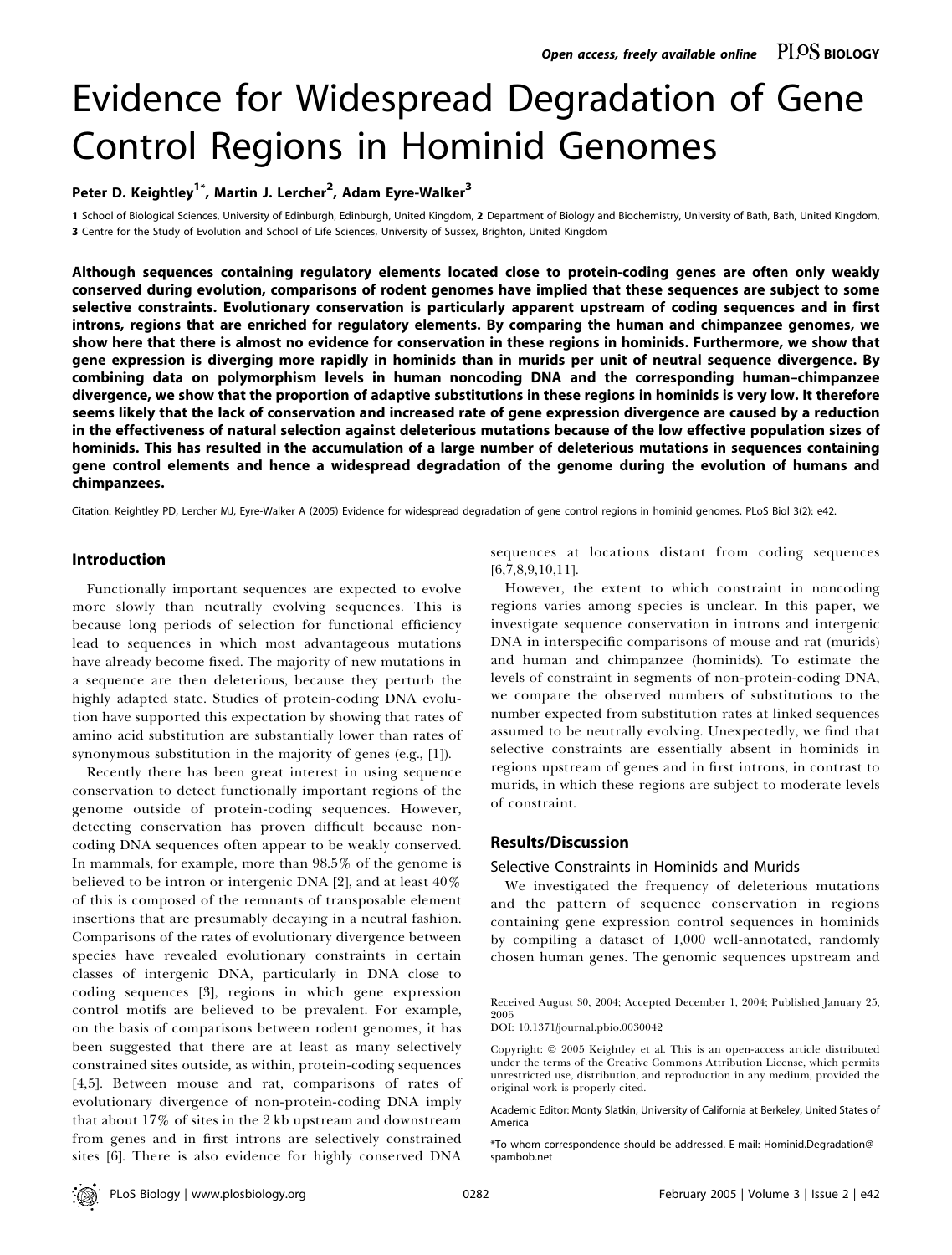downstream of each coding sequence and samples of their introns were aligned against the draft chimpanzee sequence. We compared the pattern of evolution in these hominid sequences against that in a previously compiled dataset of murid sequences [6]. Numbers of nucleotides sampled and other summary statistics for the sequences are shown in Table 1. As others have noted previously, intron sequences evolve slightly faster (10%–25%) than 4-fold degenerate synonymous sites, when hypermutable CpG dinucleotides are excluded. (CpG dinucleotides are more frequent in coding sequences than intergenic DNA.) This could imply the presence of selection on synonymous sites [12,13]. Of the genomic sequences surveyed, intron sequences, other than intron 1, appear to be the fastest-evolving sequences in mammalian genomes and are therefore used as our neutral standard.

We calculated levels of selective constraint in blocks of 500 bp, averaged over loci, using the aligned human–chimpanzee and mouse–rat genome sequence datasets. We corrected our constraint estimates for the decline in GC content that appears to be occurring in most mammalian genomes, including hominids and murids [14], although this correction made little difference, since the GC content of the flanking regions is similar to that of introns. Because different parts of a sequence can differ markedly in their frequency of CpG dinucleotides, and most CpG dinucleotides are hypermutable and are saturated by nucleotide substitutions between mice and rats, we excluded potentially CpG-prone sites by excluding sites preceded by C or followed by G. Simulation results ([6]; D. J. Gaffney and P. D. Keightley, unpublished data) indicated that failure to exclude CpG-prone sites leads to biased estimates of constraint.

Selective constraints in hominid sequences in the regions 6,000 bp upstream and downstream of coding sequences and in the 5' regions of first introns are clearly far lower than in murid sequences (Figures 1 and 2). In particular, for the first  $2,000$  bp of the 5' flanking region and the first  $2,000$  bp at the  $5'$  end of intron 1, constraint estimates ( $\pm$  standard error) are 0.0016 ( $\pm$  0.019) and -0.0029 ( $\pm$  0.019), respectively, for hominids, and are 0.17 ( $\pm$  0.016) and 0.16 ( $\pm$  0.018) for murids (Table 2). The differences in constraint between hominids and murids in these regions are therefore about six times larger than the standard errors of differences between constraint estimates. Constraint is significantly different from zero near the 3' end of hominid coding sequences, but still more than 50% lower than in murids (Table 2). The standard errors for these estimates are very similar in murids and hominids, indicating that we have similar power to detect constraint in the two datasets. Differences in mean levels of constraint between hominids and murids are somewhat smaller if all nucleotide sites (including CpG-prone sites) are analyzed (Table 2), but constraint in  $5'$  flanking regions and first introns is still very low in hominids (approximately 0.03) and significantly higher in murids. Such estimates of constraint are likely to be downwardly biased in murids, owing to saturation at CpG dinucleotides, giving an underestimate of the substitution rate in introns. This may be partly offset by the fact that some gene control regions are in unmethylated CpG islands, which would tend to increase estimates of constraint in both hominids and murids.

There are a number of possible explanations for the apparent absence of constraint in hominid 5' flanking and first intron sequences (and for the lower constraint in the 3' flanking region), which we examine below.

#### Sequencing Errors, Pseudogenes, and Genome Reorganization

Because the mean sequence divergence of hominids is an order of magnitude lower than that of murids, sequencing errors are expected to disproportionally downwardly bias estimates of constraint in hominids. To estimate the extent of sequencing error in our data, we investigated how many conserved intron splice junctions had been mis-sequenced in the chimpanzee—the chimpanzee sequence has been produced and assembled without reference to the human sequence, so this should provide an unbiased estimate of the error rate. We observed 25 differences in 21,048 intronic splice donor/acceptor nucleotides, giving a maximum error rate (ε) of  $1.19 \times 10^{-3}$ . This is expected to reduce constraint by approximately one-tenth since the relationship between the true level of constraint ( $C_{true}$ ) and observed level ( $C_{obs}$ ) is  $C_{obs} = C_{true}/(1 + \varepsilon/k)$ , and the human-chimp divergence (k) is approximately  $1\%$ . If the true levels of constraint in the  $5', 3',$ and intron 1 sequences closest to hominid genes were 30%, as we find in murids, the observed constraint in hominids would be 27%. Sequencing errors can therefore explain only a small proportion of the difference in constraint between hominids and murids. Further evidence that our data do not have

| <b>Taxon</b>    | <b>DNA Category</b> | <b>All Sites</b>             |                 | <b>Non-CpG-Prone Sites</b>   |                   | Proportion<br><b>Non-CpG-Prone</b> |
|-----------------|---------------------|------------------------------|-----------------|------------------------------|-------------------|------------------------------------|
|                 |                     | <b>Number of Nucleotides</b> | K(SE)           | <b>Number of Nucleotides</b> | K(SE)             |                                    |
| <b>Hominids</b> | 4-Fold degenerate   | 252,256                      | 0.0134(0.00030) | 88.615                       | 0.00811 (0.00033) | 0.35                               |
|                 | Intronic            | 18,907,074                   | 0.0120(0.00012) | 11,686,483                   | 0.0099(0.00010)   | 0.62                               |
|                 | 5' intergenic       | 4,437,729                    | 0.0122(0.00012) | 2.641.140                    | 0.0102(0.00011)   | 0.60                               |
|                 | 3' intergenic       | 3,788,639                    | 0.0119(0.00014) | 2,317,180                    | 0.0099(0.00012)   | 0.61                               |
| Murids          | 4-Fold degenerate   | 62,305                       | 0.151(0.0025)   | 21,454                       | 0.122(0.0026)     | 0.34                               |
|                 | Intronic            | 1.433.803                    | 0.142(0.0017)   | 800.634                      | 0.134(0.0016)     | 0.56                               |
|                 | 5' intergenic       | 1,181,951                    | 0.137(0.0013)   | 647,295                      | 0.129(0.0013)     | 0.55                               |
|                 | 3' intergenic       | 1,102,849                    | 0.134(0.0014)   | 621,884                      | 0.125(0.0014)     | 0.56                               |

#### **Table 1.** Summary Statistics for Sequences Sampled from Hominid and Murid Genomes

Numbers of bases sampled and aligned in different categories from the human and chimpanzee genomes and mouse and rat genomes, levels of sequence divergence (K), and proportions of non-CpG-prone sites are shown. DOI: 10.1371/journal.pbio.0030042.t001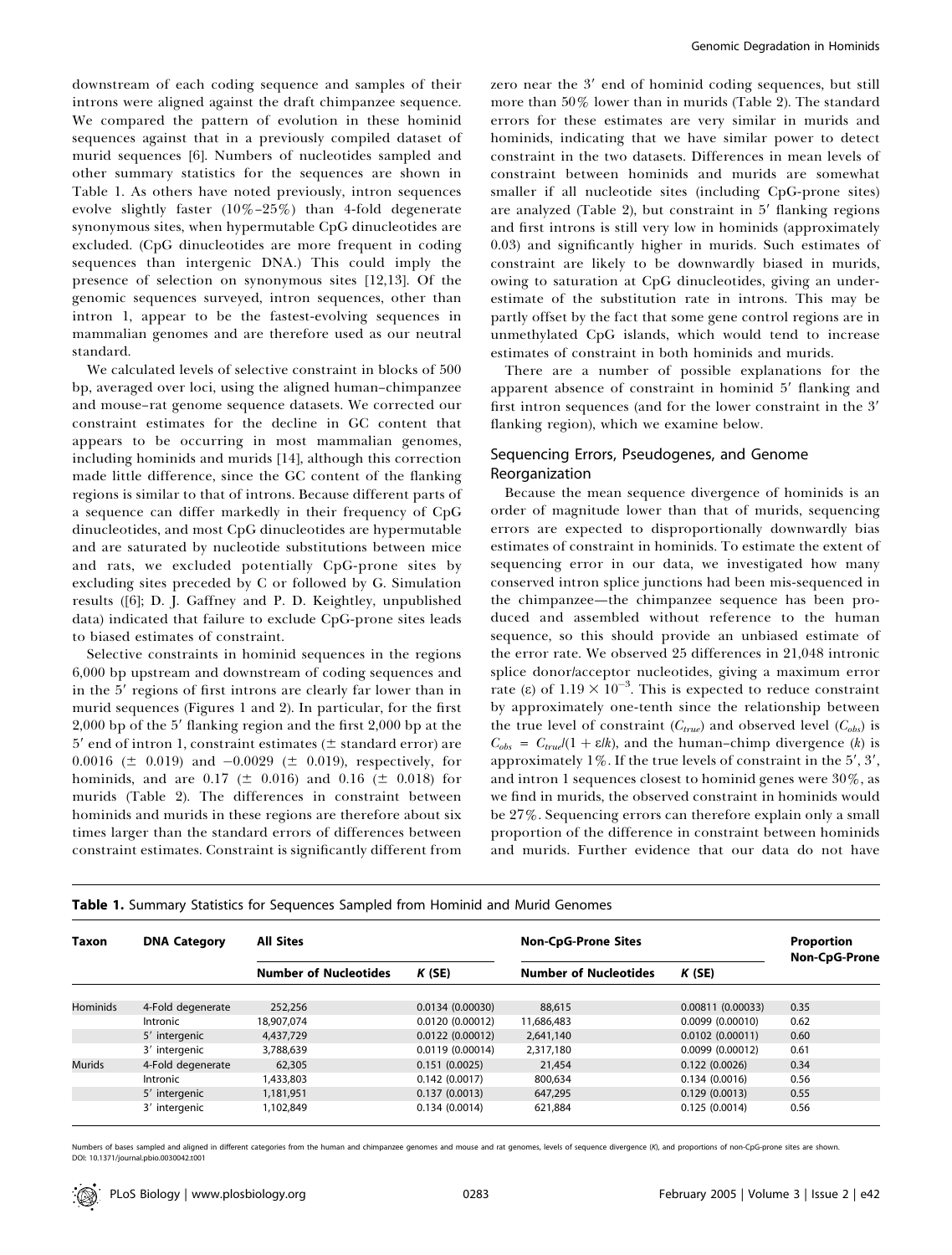

Figure 1. Selective Constraint Plotted against Distance from the Coding Sequence in 5' Flanking Regions and 3' Flanking Regions

Results for  $(A)$  hominids and  $(B)$  murids. The  $5'$  flanking regions are shown left of the origin, and 3' flanking regions, right. Segments of 500 bases starting from the start or stop codon were analyzed. Bootstrap 95% confidence limits are shown in light grey. DOI: 10.1371/journal.pbio.0030042.g001

unusually high rates of sequencing errors is that the divergences (see Table 1) are very similar to values that have been reported previously [12,15,16,17]. The results are also unlikely to be explained by polymorphism since levels of diversity in hominids are about 0.1% [18].

A second possibility that could explain the differences in constraint between hominids and murids is that our dataset of hominid genes contains large numbers of pseudogenes. However, several lines of evidence argue against this. First, the genes are well annotated and contain no stop codons. Second, the intronic splice donor/acceptor nucleotides are highly conserved. Third, the exons of our gene sample show strong conservation: constraint at second positions of codons estimated in the same manner as for noncoding sequences is  $0.750 \pm 0.013$ . And finally, a very substantial proportion of genes would have to be pseudogenes to explain our data. For example, to reduce the constraint by one-half would require 50% of the hominid genes to be pseudogenes.

A third possibility is that the lower constraints in hominid 5' flanking and first intron regions could be a consequence of a reorganization of gene regulation such that murids have a concentration of regulatory sequences in  $5'$  regions and in first introns and hominids have regulatory sequences concentrated in introns outside intron 1. However, two lines of evidence suggest that this is unlikely. First, there is remarkable conservation of syntenic blocks [19] and per locus intron/



Figure 2. Selective Constraint at the 5' End of First Introns Plotted against Distance from the Intron Start

Results for (A) hominids and (B) murids. Segments of 500 bases starting from the  $5'$  end of intron 1 were analyzed. Bootstrap  $95\%$ confidence limits are shown in light grey. Constraint at the  $3'$  end of first introns is nonsignificant and close to zero in both hominids and murids.

DOI: 10.1371/journal.pbio.0030042.g002

exon number [4,5] between murids and human. Second, the vast majority of known mammalian gene expression regulatory regions are situated within 2 kb of promoters [4].

#### Adaptive Evolution

The lower level of constraint in hominids could be due to higher rates of adaptive substitution in the  $5'$ ,  $3'$ , and first intron regions in hominids, masking constraint on other sites. If this is the case then we expect reduced nucleotide diversity in the  $5'$ ,  $3'$ , and first intron regions for two reasons. First, the level of diversity in a region is largely determined by the

Table 2. Constraint in Hominids and Murids Calculated for Datasets Excluding CpG-Prone Sites and for Datasets Including All Sites

| <b>DNA Category</b> | <b>Constraint (Standard Error)</b> |             |                                |        |  |  |
|---------------------|------------------------------------|-------------|--------------------------------|--------|--|--|
|                     | <b>Excluding CpG-Prone Sites</b>   |             | <b>All Sites</b>               |        |  |  |
|                     | <b>Hominids</b>                    | Murids      | <b>Hominids</b>                | Murids |  |  |
|                     |                                    |             |                                |        |  |  |
| 5' intergenic       | 0.0016(0.019)                      | 0.17(0.016) | $0.037(0.015)$ 0.14 (0.015)    |        |  |  |
| 3' intergenic       | 0.068(0.018)                       | 0.19(0.018) | $0.067$ (0.015) $0.15$ (0.016) |        |  |  |
| Intron 1, 5' end    | $-0.0029(0.019)$                   | 0.16(0.018) | $0.029(0.015)$ 0.13 (0.017)    |        |  |  |
|                     |                                    |             |                                |        |  |  |

The first 2,000 bases upstream and downstream from the coding sequence and at the 5' end of intron 1 were analyzed. DOI: 10.1371/journal.pbio.0030042.t002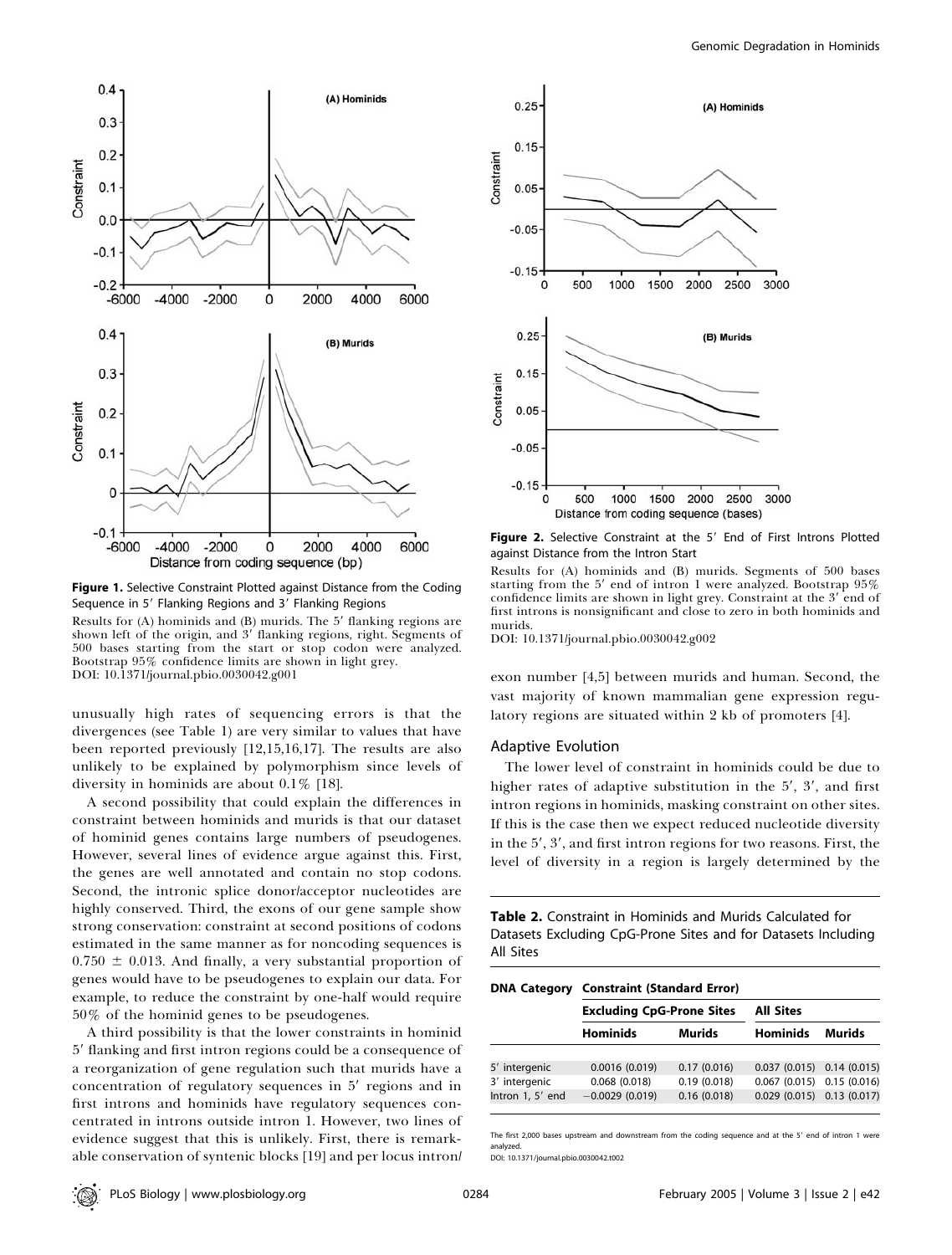

Figure 3. Mean Nucleotide Diversity in Human Intergenic DNA in Blocks of 500 Bases Upstream and Downstream of Genes

Data shown separately for first introns, introns excluding first introns ("Introns  $> 1$ "), and nonsynonymous sites.

95% confidence limits are indicated.

DOI: 10.1371/journal.pbio.0030042.g003

number of effectively neutral mutations, because adaptive substitutions contribute little to polymorphism. This implies that levels of polymorphism will be lower if some sites are subject to constraint. Second, levels of diversity are expected to be lower in regions undergoing adaptive substitution because adaptive substitutions can remove variation by genetic hitchhiking [20]. To test for reduced levels of variation, we analyzed single nucleotide polymorphism data from the 5' flanking, 3' flanking, and intron sequences of 305 human genes compiled from the Environmental Genome Project (http://www.niehs.nih.gov/envgenom/home.htm). This dataset was chosen because it represents the most extensive and consistently sampled database of human single nucleotide polymorphisms. The genes were sampled as being ''environmentally responsive,'' and are therefore not a random sample, but they show average levels of constraint in all regions similar to those of our sample of 1,000 hominid genes. The analysis revealed no reduction in diversity in the

5', 3', and intron 1 regions when compared to the levels of diversity in intron sequences outside first introns (Figure 3). In contrast, the level of diversity is significantly lower at nonsynonymous sites. To test the adaptive hypothesis further, we aligned the polymorphism dataset of 305 human genes against the chimpanzee genome sequence, measured divergence, and tested for adaptive evolution by an extension of the McDonald–Kreitman test [21] under the assumption that introns other than intron 1 are evolving neutrally (Table 3). There was no evidence of adaptive evolution in these tests or in tests in which polymorphisms segregating at less than 10% were excluded—excluding rare polymorphisms has the effect of removing any slightly deleterious mutations that might be segregating in the  $5'$ ,  $3'$ , and intron 1 sequences [22]. Interestingly the estimate of proportion of substitutions driven by adaptive evolution  $(\alpha)$  was significantly negative for the 3' flanking region. This is likely due to the segregation of slightly deleterious mutations, which is consistent with the low but significant level of constraint we observed in this region.

#### Fixation of Mildly Deleterious Mutations

Two lines of evidence suggest that many mutations that affect gene expression may be under only weak purifying selection. First, sequences involved in gene regulation often appear to evolve rapidly [23]. Second, the rate of divergence in gene expression of primate genes is as fast as that of expressed pseudogenes [24]. These observations suggest another explanation for the low constraint in hominids: selection on mutations in the  $5'$  and  $3'$  flanking and intron 1 sequences that affect gene expression may be ineffective in hominids, since hominids have low effective population sizes  $(N_e)$ . Based on polymorphism data and estimates of nucleotide mutation rates  $(u)$ , estimates of human and chimpanzee  $N_e$  are typically in the range 10,000–30,000 for nuclear sequences [25,26,27], and this is likely to have been the case for much of their evolution, since the ancestral  $N_e$  for both species is estimated to be approximately 20,000 [28]. Unfortunately, we have little data from murids with which to estimate effective population sizes. A recent survey of nucleotide diversity in Mus musculus domesticus yielded an estimate of  $4N_e u$  of 0.0054 [29]. Combining this with an estimate of the nucleotide mutation rate of

| <b>Table 3.</b> Tests of Adaptive Evolution for 5', 3', and Intron 1 Sequences in Hominids |  |  |  |
|--------------------------------------------------------------------------------------------|--|--|--|
|--------------------------------------------------------------------------------------------|--|--|--|

| <b>Polymorphism Category</b>          | <b>DNA Category</b> | <b>Bases</b>  | <b>Polymorphisms</b> | <b>Substitutions</b> | $\alpha$ (95% Condence Interval) |
|---------------------------------------|---------------------|---------------|----------------------|----------------------|----------------------------------|
|                                       |                     |               |                      |                      |                                  |
| All polymorphisms                     | Introns $> 1$       | All           | 12,705               | 25,795               |                                  |
|                                       | 5' flank            | $1 - 500$     | 414                  | 748                  | $0.02$ (-013, 0.16)              |
|                                       |                     | $501 - 1,000$ | 366                  | 688                  | $0.03$ (-0.13, 0.19)             |
|                                       | Intron 1            | $1 - 500$     | 370                  | 634                  | $-0.08$ ( $-0.28$ , 0.09)        |
|                                       |                     | $501 - 1,000$ | 299                  | 522                  | $-0.02$ (-0.19, 0.12)            |
|                                       | 3' flank            | $1 - 500$     | 450                  | 764                  | $-0.19$ ( $-0.37$ , $-0.02$ )    |
|                                       |                     | $501 - 1,000$ | 440                  | 686                  | $-0.23$ ( $-0.44$ , $-0.05$ )    |
| Polymorphisms with frequency $> 10\%$ | Introns $> 1$       | All           | 3,093                | 25,795               |                                  |
|                                       | 5' flank            | $1 - 500$     | 100                  | 748                  | $0.16$ (-0.21, 0.43)             |
|                                       |                     | $501 - 1.000$ | 97                   | 688                  | $0.06$ (-0.23, 0.30)             |
|                                       | Intron 1            | $1 - 500$     | 81                   | 634                  | $0.15 (-0.14, 0.41)$             |
|                                       |                     | $501 - 1,000$ | 73                   | 522                  | $-0.01$ ( $-0.38$ , 0.30)        |
|                                       | 3' flank            | $1 - 500$     | 87                   | 764                  | $0.25$ (-0.02, 0.48)             |
|                                       |                     | $501 - 1.000$ | 103                  | 686                  | $0.03$ (-0.29, 0.31)             |

DOI: 10.1371/journal.pbio.0030042.t003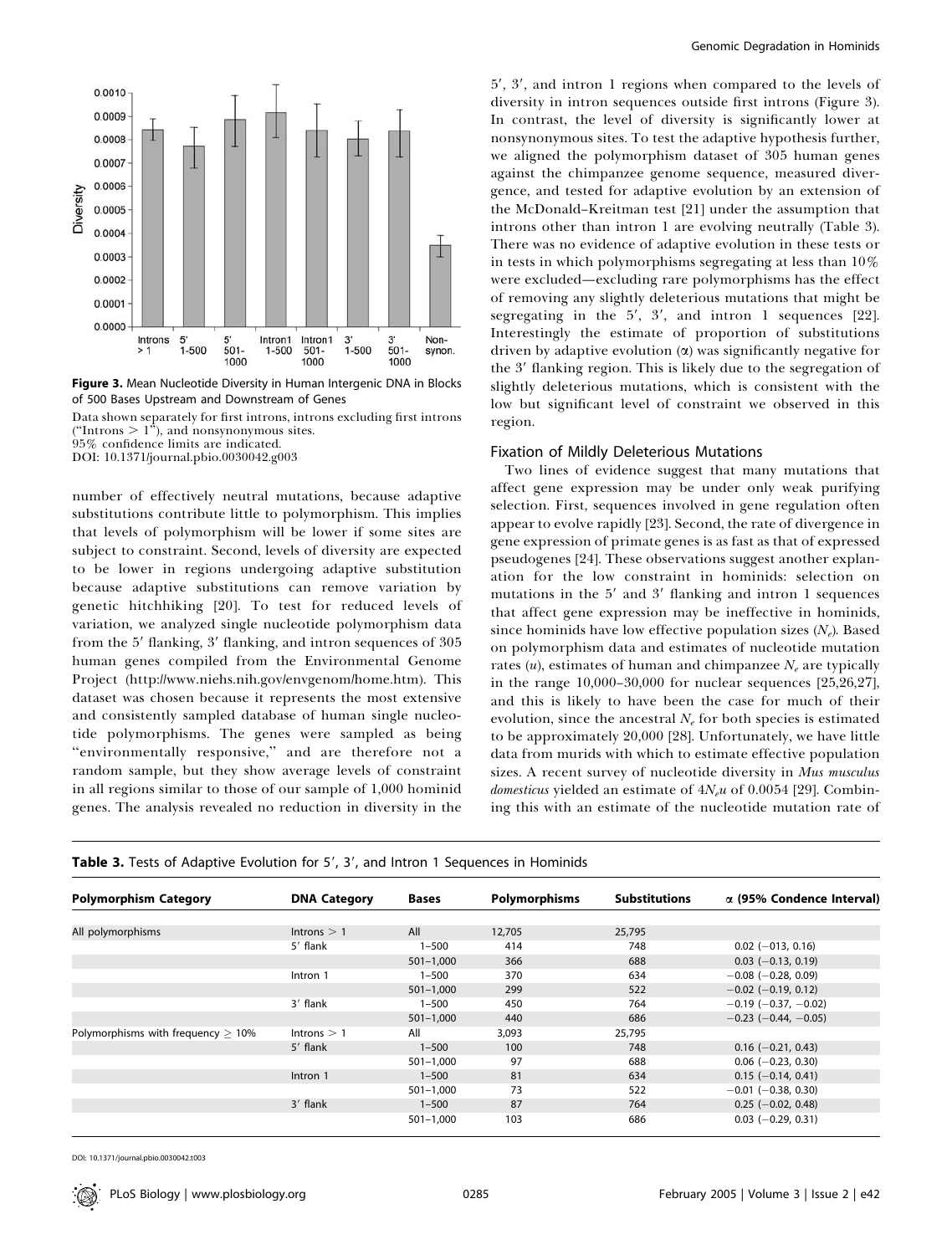between  $1.67\times10^{-9}$  and  $2.98\times10^{-9}$  [25], we estimate  $N_e$  for the house mouse to be between 450,000 and 810,000. The fate of a deleterious mutation depends on the product  $N_e s$ ; if  $N_e |s| > 1$ , then the fixation probability for a deleterious mutation starts to become appreciable. Therefore, deleterious mutations, whose strength of selection falls within the range  $1/N_e$ (murids)  $\langle s|s|< 1/N_e$ (hominids), will tend to be removed by natural selection in murids, but can drift to fixation in hominids. Under the assumption that selection coefficients against deleterious mutations are equivalent in all taxa, the levels of selective constraint in noncoding DNA of murids and hominids imply that approximately 83%, 17%, and 0% of mutations in the first  $2,000$  bp of  $5'$  flanking DNA and intron  $1$ have a strength of selection such that  $|s| \leq 1/N_e$ (rodents), 1/  $N_e$ (rodents) <  $|s|$  < 1/N<sub>e</sub>(hominids) and  $|s|$  > 1/N<sub>e</sub>(hominids), respectively. For the the first 2,000 bp of 3' flanking DNA we estimate that about 81% of mutations have  $|s| < 1/N_e$ (rodents), 12% are in the range  $1/N_e$ (rodents)  $\lt |s| \lt 1/N_e$ (hominids) and 7% have  $|s| > 1/N_e$ (hominids). In contrast to noncoding DNA, the fraction of slightly deleterious mutations fixed in hominid coding sequences is quite low. Constraint estimates at second codon positions outside CpG-prone sites in hominids and murids are  $0.750 \pm 0.016$  and  $0.900 \pm 0.0085$ , respectively. Taking into account sequencing errors in hominids, the predicted ''true'' constraint value in hominids is 0.84, and this implies that only about 6% of mutations are in the slightly deleterious class.

#### Gene Expression Divergence

The lower level of constraint in hominid  $5'$ ,  $3'$ , and intron 1 sequences leads to a testable prediction about the evolution of gene expression. Since the flanking regions of genes contain a high concentration of cis-acting gene control sequences [4], we expect gene expression to be evolving more rapidly in hominids than in murids, relative to the rate of neutral sequence evolution (i.e., the rate of mutation). To test this prediction, we used the microarray data of Enard et al. [30], who examined gene expression profiles in brain and liver tissue for humans, chimpanzees, M. domesticus, and M. spretus. From an analysis of 3,801 orthologous genes across all four species, we found that levels of divergence in expression between human and chimp are very similar to levels of divergence in expression between the two mouse species (Table 4). At the same time, the level of nucleotide divergence in introns,  $K_i$ , between the two hominid species is about 55% that of the mouse species (Table 4). Thus, when measured relative to the level of intron nucleotide divergence, the divergence in gene expression  $d$  is almost 1.8-fold higher in hominids than it

| <b>Table 4.</b> Expression Divergence (d) and Intron Nucleotide    |
|--------------------------------------------------------------------|
| Divergence outside CpG-Prone Sites $(K_i)$ for Hominids and Murids |

| <b>Species</b>  | $d_{\text{Brain}}$ (95% CI) | $d_{\text{Liver}}$ (95% CI) | $K_i$ (95% CI)               |
|-----------------|-----------------------------|-----------------------------|------------------------------|
| <b>Hominids</b> | $5.45(5.26 - 5.66)$         | $5.89(5.64 - 6.15)$         | $0.0099$ $(0.0097 - 0.0101)$ |
| Murids          | 5.58 (5.40-5.74)            | $6.35(6.11 - 6.59)$         | $0.018$ (0.015-0.022)        |

Comparisons are human–chimpanzee and M. musculus–M. spretus. CI, confidence interval.

DOI: 10.1371/journal.pbio.0030042.t004

is in murids. This acceleration is significant both for liver (hominid/murid ratio of  $d/K_i$ , 1.71; 95% confidence interval, 1.46–2.12) and for brain (hominid/murid ratio of  $d/K<sub>i</sub>$ , 1.79; 95% confidence interval, 1.53–2.21).

As demonstrated in an analysis across different primate species, substantial increases in expression distances are still observed when going beyond the evolutionary distances examined here [30]. Thus, our finding of similar expression distances between the two species pairs cannot be due to expression distances reaching saturation. Because the Euclidean expression distances in Table 4 are of comparable magnitude, our conclusions are independent of the exact relationship between expression divergence and sequence divergence; similar results are obtained when using the mean squared gene-wise difference in log-expression (data not shown), as used, for example, by Khaitovich et al. [24].

A potential source of error in this analysis is the use of microarrays designed for humans on chimpanzee samples, and of microarrays designed for M. musculus on M. spretus samples. Sequence differences between the species will lead to lower hybridization efficiencies in chimpanzee and M. spretus, and will consequently exaggerate expression distances. However, this problem will be more pronounced in the mouse comparisons, since sequence divergence between M. musculus and M. spretus is higher than between human and chimpanzee. Thus, this would bias our results towards higher rates of gene expression evolution in mice, making our test conservative.

#### Conclusion

The lack of conservation of regions containing expression control sequences demonstrated above is consistent with the observation that the vast majority of Mendelian genetic disease mutations are located in coding sequences [31]. Our results have a number of interesting repercussions. The virtual absence of constraint in  $5'$  flanking regions and in  $5'$ regions of first introns, in which the majority of mammalian gene expression control sequences are believed to reside [4], implies that there has been widespread degradation of regions containing gene control sequences in hominids. We estimate that humans and chimpanzees have accumulated approximately 140,000 slightly deleterious mutations each, mutations that would have been eliminated by selection in murids. These mutations have small effects, since it can be inferred that they have selection coefficients less than  $1/N_e$  for hominids, i.e., less than  $10^{-4}$ . It should be noted that it is unlikely that the mutation accumulation is due to a recent relaxation of natural selection in humans due to an improvement in our living conditions [32], since the time of this improvement is short relative the overall length of human evolution. We would not expect the decline in fitness to continue indefinitely, since the absolute strength of selection on new mutations, both advantageous and deleterious, may increase as fitness declines [33]. Furthermore, this accumulation of deleterious mutations may have been compensated in part by adaptive substitutions in gene expression control regions and elsewhere in the genome.

We have also demonstrated that gene expression evolution is significantly accelerated in hominid brain and liver compared to the respective murid tissues. This result has important implications for theories of neutral gene expression evolution [24,34]. First, our results are consistent with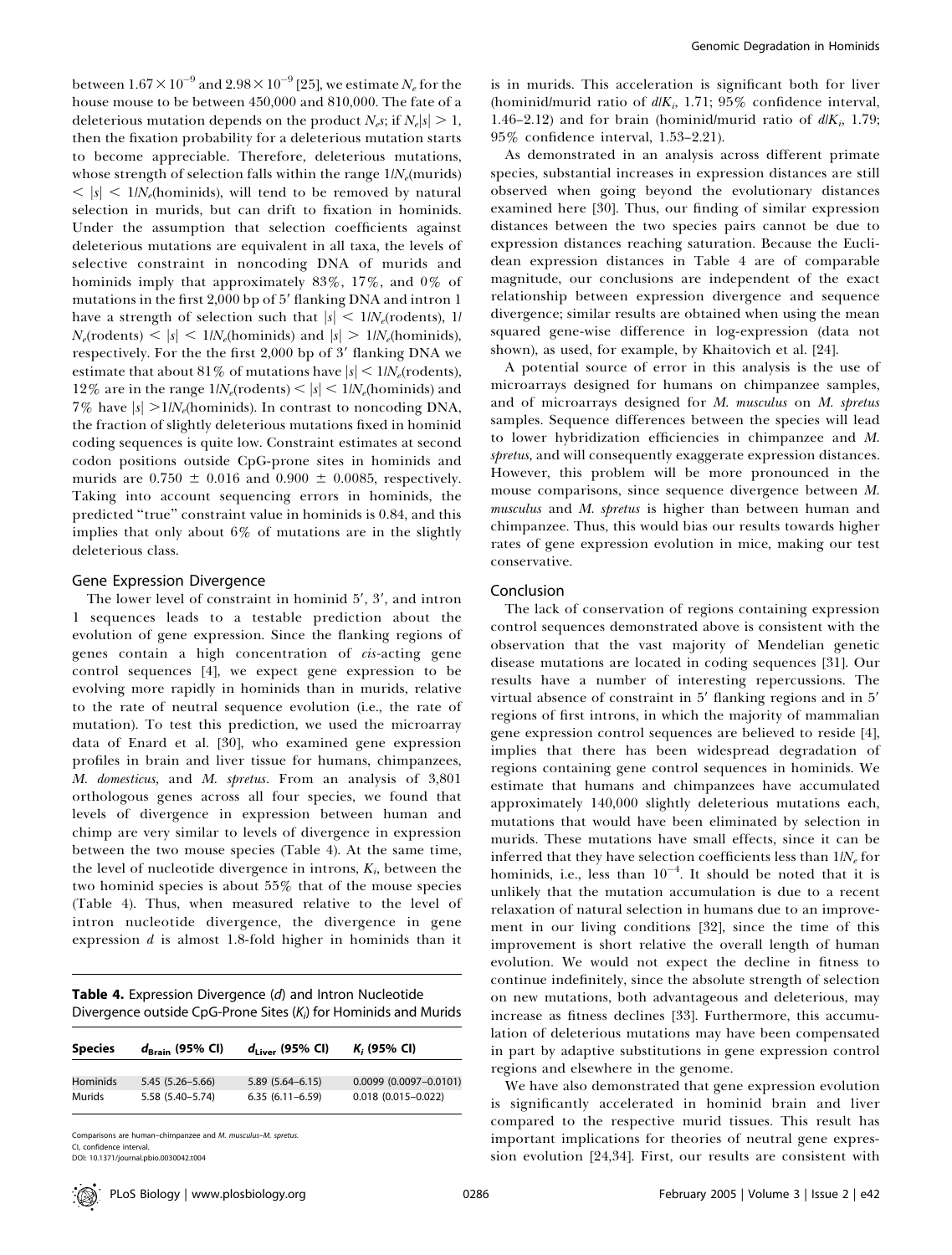the view that most variation in gene expression level found between human alleles is neutral [30,35,36]. However, the difference in expression divergence, relative to nucleotide divergence, between hominid and murid genomes implies that the proportion of gene expression changes that are under natural selection varies between different lineages, and that many of the mutations that affect gene expression in murids may in fact be under selection. Consequently, the strict notion of a gene expression clock [24], like the molecular clock, may only apply within closely related species. This is true irrespective of whether time is measured in units of sequence divergence (See Table 1) or in years: the divergence time between human and chimp is approximately 6 million years, while between M. musculus and M. spretus it is approximately 1.8 million years [24], so the absolute rate of gene expression divergence is much slower in hominids than murids, whilst it is substantially faster compared to the rate of neutral sequence evolution.

The importance of effective population size in influencing the organization and complexity of genomes has recently been highlighted [37]. Our findings support the idea that microevolutionary processes are also strongly influenced by population size, and are evidence for the nearly neutral model of molecular evolution [38] in mammalian genomes.

#### Materials and Methods

Sampling of hominid genomic sequences. DNA sequences of 1,000 annotated loci were compiled from the reference sequence (build 33) of the human genome. In a preliminary analysis of a smaller dataset, we determined that such a dataset of 1,000 loci would provide standard errors on constraint estimates of less than 2%. We randomly sampled loci by the criterion that each record contained the description of at least one mRNA. We extracted all exons, up to eight introns, including first, second, last, and second last introns, and up to  $6$  kb of intergenic DNA  $5'$  and  $3'$  from the start and stop codon, respectively. Intergenic DNA was extracted up to the midpoint between the sampled coding sequence and the start or stop codon of the following or preceding locus in the genomic contig. We extracted complete introns if they were less than 30 kb in length, otherwise the first and last 10 kb. For more than 80% of the hominid loci sampled, the 6-kb 5' region includes all annotated untranslated exons and introns.

We used reciprocal best-hits BLAST [39] to identify sequences orthologous to the human sequences in the reference assembly of the whole genome shotgun assembly of the chimpanzee genome. If a DNA segment exceeded 2 kb in length, this was subdivided into approximately 1-kb segments for analysis via BLAST. Sequences were aligned using MCALIGN [40] under a model of indel evolution appropriate to hominid intronic DNA. Parts of the chimp genome are of relatively low sequencing coverage, and errors in the assembly are expected. We therefore masked off sequence segments containing more than ten mismatches in a stretch of 100 bp and more than five mismatches in a stretch of 25 bp. Assuming independently distributed substitutions, the first level of nonhomology is expected almost never to appear by chance in our dataset, and the second level is expected to occur approximately four times in the approximately 27 Mb surveyed (see Table 1).

Sampling of murid sequences. Orthologous genes from 300 wellannotated loci were randomly sampled from the whole-genome assemblies of mouse and rat from GenBank. Loci were chosen for which annotation evidence included at least one complete mRNA sequence in both species. Further details of the sampling are given in [6]. Coding sequences, a sample of up to three introns (including first and last introns), and up to  $6$  kb of intergenic DNA  $5'$  and  $3'$  from the start and stop codon, respectively, were extracted from both species. Sequences were aligned by MCALIGN [40] using a model of indel evolution appropriate to rodent intronic DNA as described previously [6].

Calculation of evolutionary constraint. We estimated selective constraints (C) for each of the above categories of sites by comparing the observed numbers of substitutions  $(O)$  with numbers expected  $(E)$ 

if substitution rates were equal to that of a class of putatively neutral sites. In this analysis, these putatively neutral sites were intronic sites excluding intronic splice control regions (bases 1-6 and 1-16 at the 5' and 3' ends, respectively) and first introns, since these show evidence of moderate selective constraint [6]. If the effect of higher substitution rates within the CpG dinucleotide context is removed, mean substitution rates in both murid and hominid lineages are somewhat higher at introns than at 4-fold degenerate sites ([5]; see Table 1); synonymous sites are believed to be under weak selection in mammals [1]. The level of evolutionary constraint for a specific category of sites in  $n$  loci is

$$
C = 1 - \Sigma O_i / \Sigma E_i \tag{1}
$$

[41]. Constraint was calculated excluding nucleotides preceded by C or followed by G. Such CpG-susceptible sites have a high probability of being part of a hypermutable CpG dinucleotide, which approach saturation between mouse and rat, and have multiple substitutions sufficiently frequently between human and chimp as to induce bias in estimating substitution rates. The mutation process at microsatellite loci differs radically from that for nucleotide substitutions, so these were excluded from the analysis [6].

A nonequilibrium model of base composition evolution was used to calculate  $E$ , as described previously  $[42]$ , assuming an equilibrium GC content of 0.4. For coding sequences, constraint was calculated for second positions of codons, where substitutions always lead to an amino acid change, using intronic sequences as the neutral reference. In noncoding DNA, constraint was calculated for blocks, typically of 500 bp, and averaged over loci using equation 1. Standard errors and confidence intervals were computed by bootstrapping over loci.

The number of slightly deleterious mutations fixed in hominids was calculated from the product of  $25,000$  (genes)  $\times$  4,000 bp (of 5' and intron 1 sequence)  $\times$  0.17 (difference in constraint between murids and hominids)  $\times$  0.012/2 (human-chimp divergence/2) + 25,000 (genes)  $\times$  2,000 bp (of 3' sequence)  $\times$  0.12 (difference in constraint between murids and hominids)  $\times$  0.012/2 = 138,000.

Test of adaptive evolution. Single nucleotide polymorphism data for 335 genes were compiled from the Environmental Genome Project (http://www.niehs.nih.gov/envgenom/home.htm). Of these, 305 had more than two intron sequences, and were suitable for further analysis. The sequences were aligned against the chimpanzee genome sequence, as described above, and the number of substitutions estimated by counting the number of differences, with no correction made for multiple substitutions (humans and chimps are sufficiently close as to make corrections for multiple substitutions unnecessary, particularly when CpG dinucleotides are excluded). We only considered sites that were not preceded by C or followed by G to maintain consistency with the other analyses reported here. For each gene we calculated the numbers of  $5'$  (or  $3'$  or intron 1) substitutions  $(D_n)$  and polymorphisms  $(P_n)$ , along with the equivalent figures for the other introns, which acted as our neutral standard (respectively  $D_i$ and  $P_i$ ). To test for adaptive evolution we estimated the proportion of substitutions that were driven by adaptive evolution using the method of Smith and Eyre-Walker [21]:

$$
\alpha = 1 - \frac{\sum D_i \sum L'_n}{\sum D_n \sum L'_i} \left(\frac{P_n L_i}{P_i L_n}\right) \tag{2}
$$

where  $L_n$  and  $L_i$  are the numbers of putatively selected and intron sites, respectively. Note that the number of sites appears in this formula because the number of sites for the polymorphism and divergence data are slightly different, since not all the sequence could be aligned against the chimpanzee genome. Figures for the divergence data are indicated by a prime. To obtain confidence limits for  $\alpha$ , we bootstrapped the data by gene.

Gene expression data. Affymetrix oligonucleotide microarray data for brain cortex and liver tissue samples from three individuals each of human, chimpanzee, M. musculus, and M. spretus were obtained from Enard et al. [30]. To have comparable data from all species, only the first replicate of each human and chimp was used. Raw hybridization intensities were converted to expression levels using the Affymetrix MAS5 function as implemented in the BioConductor package  $[43]$ , and then  $log_2$ -transformed. The primate expression data were restricted to probe sets contained in both the HG-U95Av2 microarray (used for liver) and the HG-U95A microarray (used for cortex).

We restricted the expression analysis to orthologous genes as follows. From Ensembl (www.ensembl.org), we obtained a mapping of probe sets to Ensembl gene IDs, and a list of human–mouse orthologs. If more than one probe set matched the same Ensembl gene, we